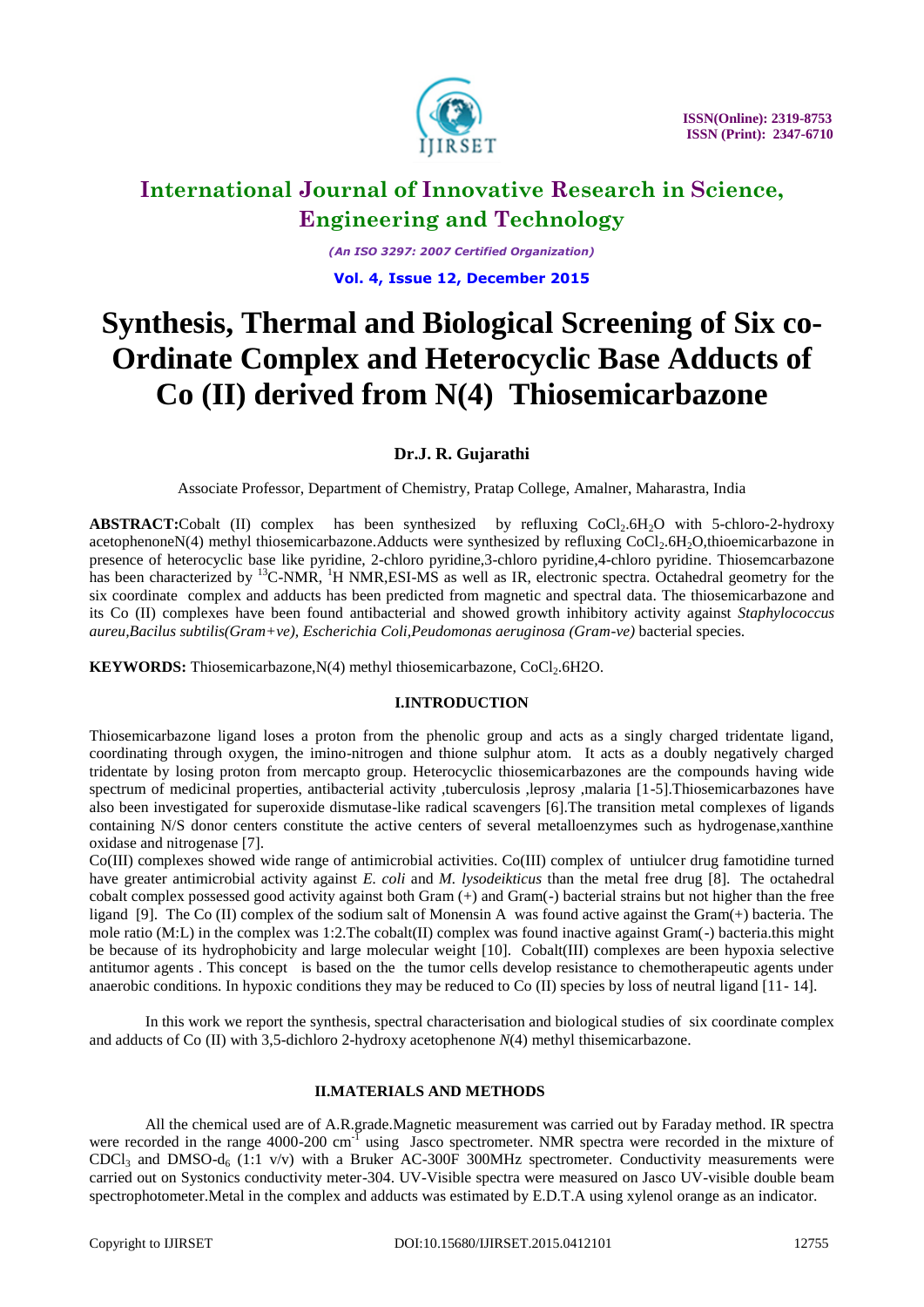

*(An ISO 3297: 2007 Certified Organization)*

#### **Vol. 4, Issue 12, December 2015**

#### **III.EXPERIMENTAL**

#### **Synthesis of ligand:**

 Thiosemicarbazone was synthesized by refluxing ethanolic solutions of 5-chloro 2-hydroxy acetophenone and *N*(4) methyl thiosemicarbazide in the mole ratio 1:1 for 3 hours. The product obtained was filtered , washed with cold ethanol and then diethyl ether. Recrystalised from acetic acid and dried over  $P_2O_5$  in vacuum.



**Synthesis of complex**

CoCl2.6H2O (0.01 mole) was dissolved in absolute ethanol.The ethanolic solution of thiosemicarbazone (0.01 mole) in slight excess over the metal: ligand ratio of 1:1 was added to it dropwise and with constant stirring.The rection mixture was refluxed for an hour,after addition of one gram of sodium acetate.The brown product was filtered and washed with a small portion of hot water,cold ethanol and then ether and dried over  $P_2O_5$  in vacuum.



**Synthesis of adducts**

The adduct Co.L.B (B-heterocyclic base like pyridine, 2-chloro pyridine, 3-chloro pyridine, 4-chloro pyridine) was synthesized by adding slowly ehanolic solutions of CoCl<sub>2</sub>.6H<sub>2</sub>O,heterocyclic base to the hot ethanolic solution of thiosemicarbazone in the ratio 1:1:1 and refluxing reaction mixture for 7 hours. The adduct obtained was filtered, washed with hot water, cold ethanol and then ether and dried over  $P_2O_5$  in vacuum.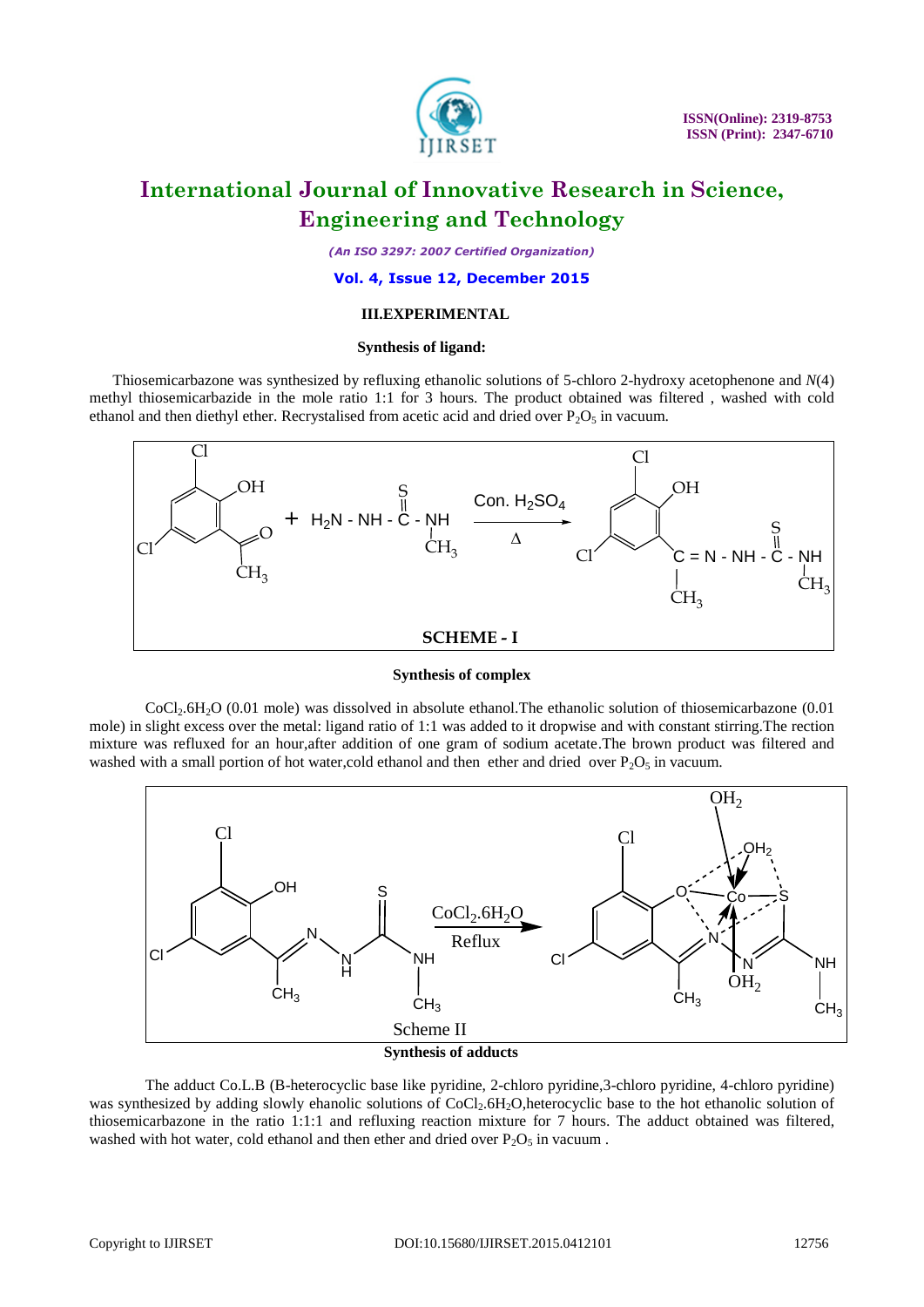

*(An ISO 3297: 2007 Certified Organization)*

**Vol. 4, Issue 12, December 2015**



( B = pyridine, 2-chloro pyridine,3-chloro pyridine, 4-chloro pyridine)

 **TABLE 1** 

|                         |              | $B = pyridine$ , 2-chloro pyridine, 3-chloro pyridine, 4-chloro pyridine) |                      |                         |
|-------------------------|--------------|---------------------------------------------------------------------------|----------------------|-------------------------|
|                         |              | <b>TABLE 1</b>                                                            |                      |                         |
| Compounds               | Colour       | <b>Empirical Formula</b>                                                  | Molar<br>conductance | Magnetic<br>Moment B.M. |
|                         |              |                                                                           | $Ohm-1 cm2 mole-1$   |                         |
| L                       | Yellow       | $C_{10}H_{11}$ N <sub>3</sub> OSCl <sub>2</sub>                           |                      |                         |
| $Co-L.(H2O)3$           | <b>Brown</b> | $C_{10}H_{15}N_3O_4SCl_2Co$                                               | 50.7                 | 4.50                    |
| Co-L.Py. $(H_2O)_2$     | <b>Brown</b> | $C_{15}H_{18}N_4O_3SCl_2Co$                                               | 52.5                 | 4.52                    |
| Co-2-Cl py. $(H_2O)_2$  | <b>Brown</b> | $C_{15}H_{17}N_4O_3SCl_3Co$                                               | 55.9                 | 4.55                    |
| Co- 3-Cl py. $(H_2O)_2$ | <b>Brown</b> | $C_{15}H_{17}N_4O_3SCl_3Co$                                               | 57.6                 | 4.59                    |
| Co- 4-Cl py. $(H_2O)_2$ | <b>Brown</b> | $C_{15}H_{17}N_4O_3SCl_3Co$                                               | 59.7                 | 4.60                    |
|                         |              |                                                                           |                      |                         |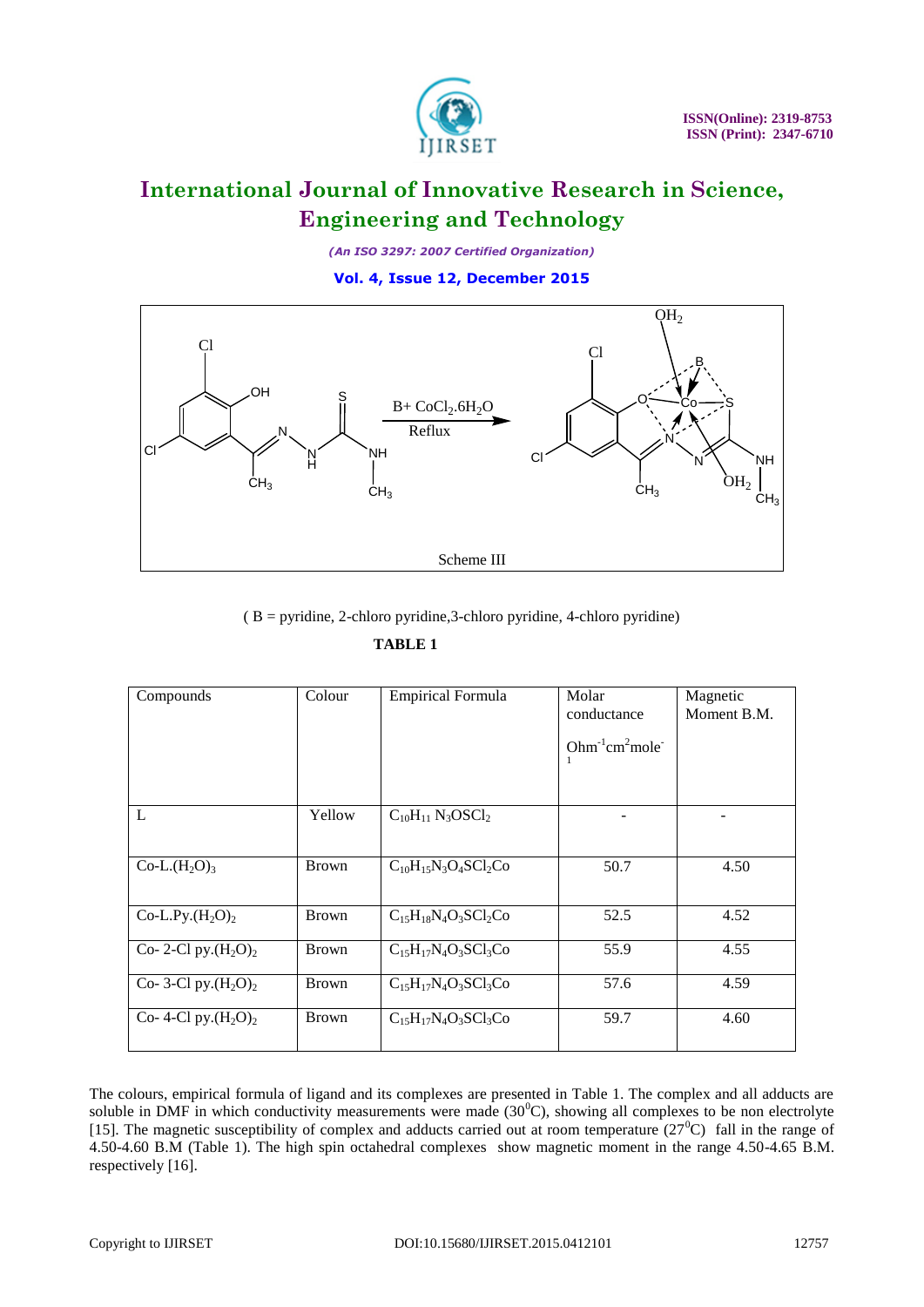

*(An ISO 3297: 2007 Certified Organization)*

#### **Vol. 4, Issue 12, December 2015**

### **<sup>1</sup>H-NMR**

Signals at 11.6, 3.30 ppm are assigned to  $-$  OH,  $-$  CH<sub>3</sub> protons respectively.

<sup>1</sup>H-NMR signals at 12.00 and 2.4 ppm are assigned to – OH and – CH<sub>3</sub> protons respectively. The signals at 2.30, 3.01 correspond to  ${}^{4}NH$  and  $H^{4}N$ -CH<sub>3</sub> respectively. Signal at 10.5 ppm corresponds to  ${}^{2}NH$ . Aromatic protons show multiplets at 7.0, 7.20, 7.35, ppm.

#### **<sup>13</sup>C-NMR (DMSO-D6): δppm**

125.20 (C = C-Cl), 128.75 (C = C), 127.79 (C = C – Cl), 126.70 (C = C), 129.10 (C = C), 151.20 (C = C – OH),  $154.37(C = N)$ ,  $175.85(C = S)$ ,  $35.10(NH - CH<sub>3</sub>)$ .



**(Calcd) found ESI-MS m/z, ion**  $M^+$ **:** C<sub>10</sub>H<sub>11</sub> N<sub>3</sub>OSCl<sub>2</sub> (292.17) 292.89, C<sub>10</sub>H<sub>15</sub>N<sub>3</sub>O<sub>4</sub>SCl<sub>2</sub>Co (403.13) 403.78,  $C_{15}H_{18}N_4O_3SCl_2Co$  (464.21) 464.70,  $C_{15}H_{17}N_4O_3SCl_3Co$  (498.65) 498.20,  $C_{15}H_{17}N_4O_3SCl_3Co$  (498.65) 498.22,  $C_{15}H_{17}N_4O_3SCl_3Co$  (498.65) 498.24.

Mass spectral data confirmed the structures of ligand, complex and adducts as indicated by molecular ion peak (M+1) corresponding to their molecular weights.

| Compounds               | Elemental Analysis Found (Calculated) % |         |        |         |         |  |  |  |  |  |
|-------------------------|-----------------------------------------|---------|--------|---------|---------|--|--|--|--|--|
|                         |                                         |         |        |         |         |  |  |  |  |  |
|                         |                                         |         |        |         |         |  |  |  |  |  |
|                         | Metal%                                  | % $C$   | %H     | % $N$   | %S      |  |  |  |  |  |
|                         |                                         | 41.74   | 3.13   | 14.88   | 10.21   |  |  |  |  |  |
|                         |                                         | (41.11) | (3.79) | (14.38) | (10.97) |  |  |  |  |  |
| $Co-L.(H2O)3$           | 14.07                                   | 29.13   | 3.24   | 10.74   | 7.08    |  |  |  |  |  |
|                         | (14.62)                                 | (29.79) | (3.75) | (10.42) | (7.95)  |  |  |  |  |  |
| Co-L.Py. $(H_2O)_2$     | 12.30                                   | 38.21   | 3.32   | 12.87   | 6.30    |  |  |  |  |  |
|                         | (12.69)                                 | (38.81) | (3.91) | (12.07) | (6.91)  |  |  |  |  |  |
| Co- 2-Cl py. $(H_2O)_2$ | 11.82                                   | 36.73   | 3.84   | 11.84   | 6.94    |  |  |  |  |  |
|                         | (11.03)                                 | (36.13) | (3.44) | (11.24) | (6.43)  |  |  |  |  |  |

#### **TABLE.2 ANALYTICAL DATA**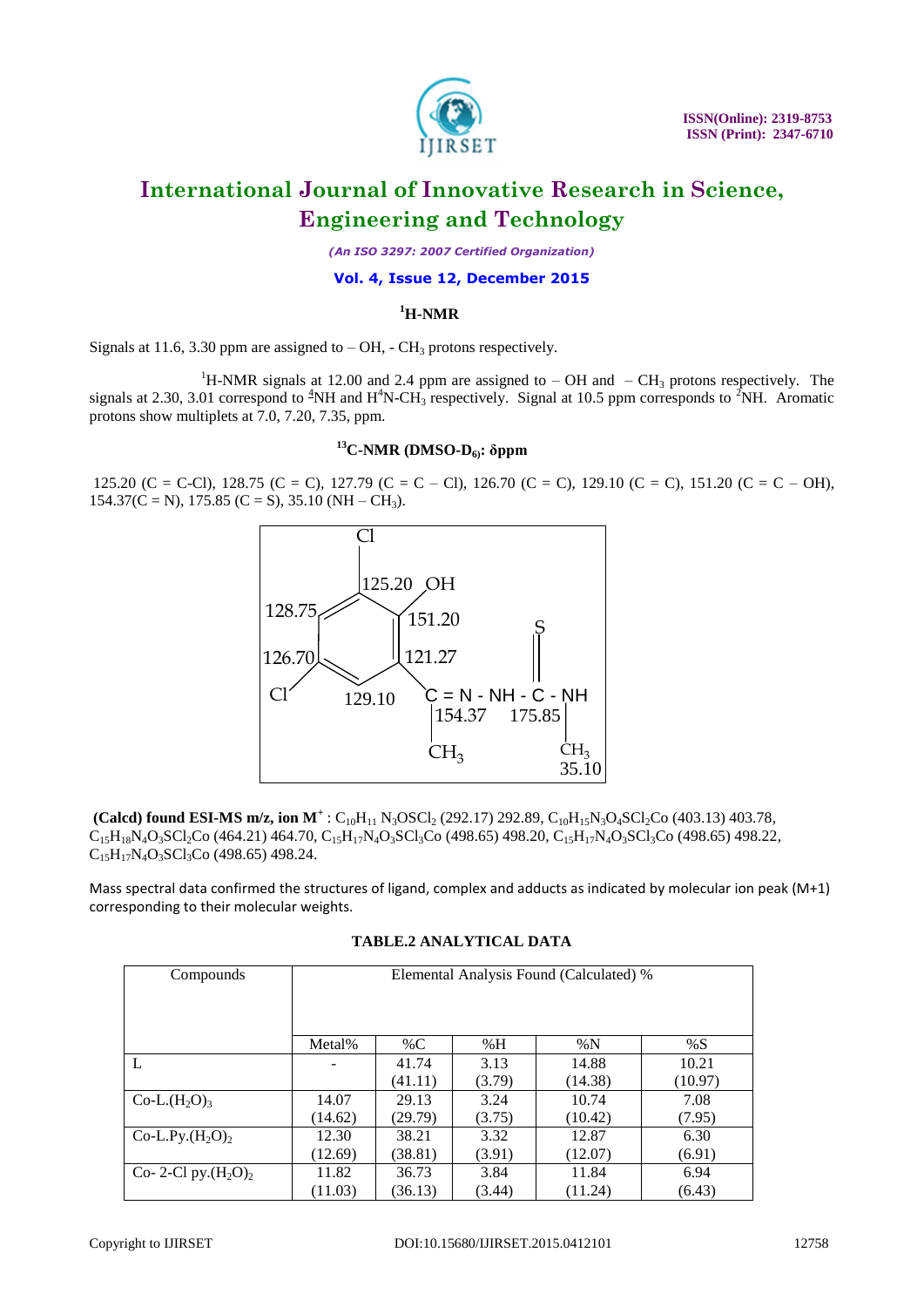

*(An ISO 3297: 2007 Certified Organization)*

#### **Vol. 4, Issue 12, December 2015**

| Co- 3-Cl py. $(H_2O)_2$ | 11.77<br>36.52 |         | 3.55   | 11.72   | 6.06   |
|-------------------------|----------------|---------|--------|---------|--------|
|                         | (11.03)        | (36.13) | (3.44) | (11.24) | (6.43) |
| Co- 4-Cl py. $(H_2O)_2$ | 11.88          | 36.15   | 3.88   | 11.88   | 6.77   |
|                         | (11.03)        | (36.13) | (3.44) | (11.24) | (6.43) |

Elemental analysis data are consistent with 1:1 ratio of metal ion, thiosemicarbazone for complex and 1:1:1 ratio for metal, thiosemicarbazone and heterocyclic base for all adducts.Metal in the complexes was estimated by using E.D.T.A.

#### **IV.ELECTRONIC SPECTRAL DATA**

| Compound                | Mode       | $d-d$                    | $L \rightarrow M$ | $n\rightarrow \pi^*$ | $\pi \rightarrow \pi^*$ |
|-------------------------|------------|--------------------------|-------------------|----------------------|-------------------------|
| L                       | <b>DMF</b> | $\overline{\phantom{a}}$ |                   | 25652                | 41865                   |
|                         |            |                          |                   | 28500                |                         |
| $Co-L.(H2O)3$           | <b>DMF</b> | 17554                    | 27155             | 30855                | 44800                   |
|                         |            |                          | 25241             | 35405                |                         |
| $Co-L.Py.(H2O)2$        | <b>DMF</b> | 17744                    | 27627             | 31106                | 44500                   |
|                         |            |                          | 25600             | 34450                |                         |
| Co-2-Cl py. $(H_2O)_2$  | <b>DMF</b> | 17255                    | 27041             | 30980                | 42553                   |
|                         |            |                          | 25989             | 34650                |                         |
| Co- 3-Cl py. $(H_2O)_2$ | <b>DMF</b> | 17634                    | 27907             | 31110                | 43475                   |
|                         |            |                          | 25585             | 34260                |                         |
| Co- 4-Cl py. $(H_2O)_2$ | <b>DMF</b> | 17938                    | 27500             | 31650                | 44660                   |
|                         |            |                          | 25727             | 34055                |                         |

### **Table 3** .**Electronic spectral data (cm-1 )**

The Co (II) complexes are usually found in tetrahedral and octahedral environments and less frequently in planer environment. The ground term of Co (II) is  ${}^{4}T_{1}g$  or  ${}^{4}Eg$  in octahedral coordination depending on whether the complex is high spin or low spin. Three bands have been observed due to spin allowed transitions in the range 30,000-32,000 cm<sup>-</sup> <sup>1</sup>34,000-36,000 cm<sup>-1</sup> and 17,000-18,000 cm<sup>-1</sup> which correspond to <sup>4</sup>T<sub>1</sub>g (F)  $\rightarrow$  <sup>4</sup>T<sub>2</sub>g (F) (v<sub>1</sub>), <sup>4</sup>T<sub>1</sub>g(F)  $\rightarrow$  <sup>4</sup>A<sub>2</sub>g (F) (v<sub>2</sub>) and  ${}^{4}T_{1}g(F) \rightarrow {}^{4}T_{1}g(P)$  (v<sub>3</sub>) respectively expected for d<sup>7</sup> system in octahedral field. The absorption bands at 25,000 – 28,000 cm<sup>-1</sup> range are assigned to the L  $\rightarrow$  M transitions respectively. The appearance of these bands indicated octahedral geometry around Co (II) [17].

### **V. INFRARED SPECTROSCOPIC DATA** (**cm-1 )**

1**.L**: ν (- OH) 3200; ν (C = N) 1642; ν (- C – S) 790 (s), 1365 (m); ν (N – N) 1060; ν (<sup>2</sup>N-H) 3250; ν (C – O) 1295.

**2.[CoL(H2O)3]:** ν (C = N) 1575; ν (C = N-N=C) 1520, ν (C-S) 650, 1250,ν (N-N) 1130, ν (M - N) 420, ν (M-O) 505, ν (M-S) 330, ν (C - O) 1201, ν (H<sub>2</sub>O) 3542,3560.

**3.[Co-L.Py.(H2O)2]:** ν (C = N) 1580; ν (C = N-N=C) 1525, ν (C-S) 655, 1255; ν (N-N) 1132, ν (M - N) Base 270, ν (M - N) 425, v (M - O) 510, v (M-S) 335, v (C - O) 1210, Band due to HB 1275, v(H<sub>2</sub>O) 3522,3560.

**4.[Co- 2-Cl py.(H2O)2]:** ν (C = N) 1585; ν (C = N-N=C) 1515, ν (C-S) 660, 1220, ν (N-N) 1120, ν (M - N) Base 278, ν (M - N) 430, ν (M - O) 520, ν (M-S) 338, ν (C - O) 1225, Band due to HB 1420, ν (H<sub>2</sub>O) 3550,3572.

**5.[Co- 3-Cl py.(H2O)2]:** ν (C = N) 1590; ν (C = N-N=C) 1525, ν (C-S) 665, 1235; ν (N-N) 1128, ν (M - N) Base 280, ν (M - N) 435, ν (M - O) 530, ν (M-S) 340, ν (C - O) 1240, Band due to HB 1450, ν (H<sub>2</sub>O) 3560,3570.

**6.[Co- 4-Cl py.(H2O)2]:** ν (C = N) 1598; ν (C = N-N=C) 1535, ν (C-S) 670, 1240,ν (N-N) 1130, ν (M - N) Base 290, ν  $(M - N)$  440, v  $(M - O)$  550, v  $(M - S)$  350, v  $(C - O)$  1270, Bands due to HB 1460, v $(H<sub>2</sub>O)$  3570,3588.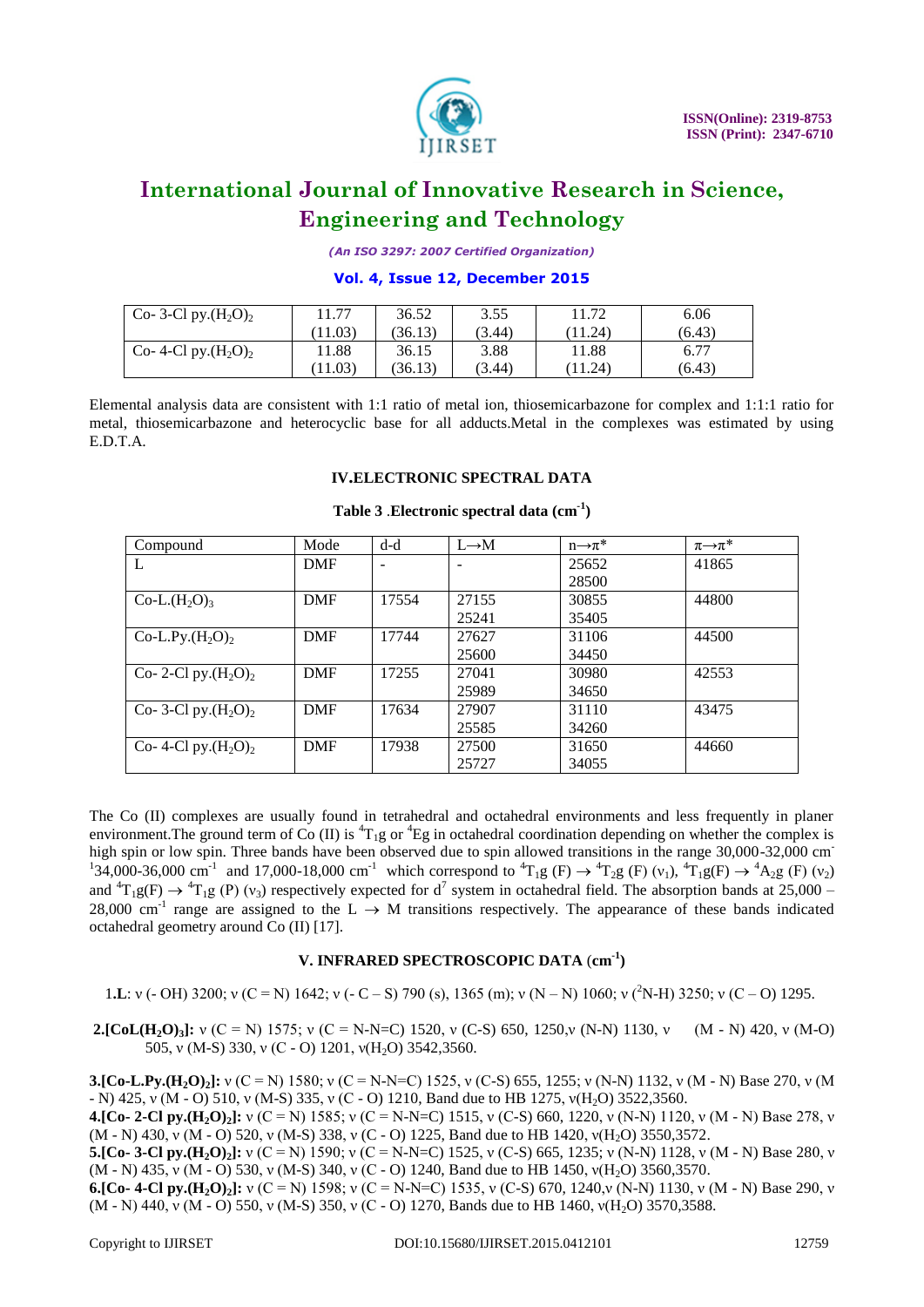

*(An ISO 3297: 2007 Certified Organization)*

#### **Vol. 4, Issue 12, December 2015**

The infrared spectra of Co (II) complexes is useful to detect the bonding sites of all ligand molecules interacted with the metal. The coordination of azomethine nitrogen shifted ν ( ${}^{7}C = {}^{1}N$ ) to lower wave numbers. The band shifted from 1642 cm<sup>-1</sup> in uncomplexed thiosemicarbazone to about 1575-1598 cm<sup>-1</sup> in the spectra of complexes. The shifting of ν (N-N) to higher wave numbers in the spectra of complexes confirms the coordination of azomethine nitrogen. The appearance of new band at 420 - 435 cm<sup>-1</sup> confirms the coordination of azomethine nitrogen [18]. The loss of  $2$ N-H proton on coordination via thiolate sulphur decreases  $v(C = S)$  bands found at 790, 1365 cm<sup>-1</sup> in L. The new band at 330 - 350 cm<sup>-1</sup> is assignable to v (Co-S) [19]. The presence of new band in the range 505 - 550 is assignable to v (Co-O) [20]. The coordination of N atom (s) of heterocyclic base is confirmed by v (Co-N) band in 270-290 cm<sup>-1</sup> range [19,21-25]. The bands due to co-odinated water molecules and heterocyclic bases are also observed [25].

#### **VI.TGA ANALYSIS DATA**

The TGA curves of complexes were recorded between the temperatures 30 °C to 800 °C

- 1.[**Co.L.(H2O)3]**: First step, 115 °C, Mass loss 8.30 % second step, 138 °C, Mass loss, 13.54 % Third Step 240 °C, Mass loss, 58.02 % Fourth Step, 365.14 °C, Mass loss 65.5 %, Residue 800 °C, % of CoO, 14.23 (14.62).
- 2.[**CoL.py.(H<sub>2</sub>O**)<sub>2</sub>]: First step, 113 °C, Mass loss 7.70 % second step,140 °C, Mass loss, 25.70 % Third Step 248 °C, Mass loss, 55.02 % Fourth Step, 360 °C, Mass loss, 65.01 %, Residue, 790 °C, % of CoO, 12.10 (12.69).
- 3.**[Co- 2-Cl py.(H2O)2]**: First step, 115 °C, Mass loss 7.84 % second step, 145 °C, Mass loss, 29.00 % Third Step 245  $°C$ , Mass loss, 56.02 % Fourth Step, 361 °C, Mass loss 68.5 %, Residue 800 °C, % of CoO, 15.74 (15.03).
- 4.**[Co- 3-Cl py.(H2O)2]**: First step, 117 °C, Mass loss 7.50 % second step, 142 °C, Mass loss, 27.52 % Third Step 250 °C, Mass loss, 57.02 % Fourth Step, 366 °C, Mass loss, 65 %, Residue, 778 °C, % of CoO, 14.70 (15.03).
- 5.**[Co- 4-Cl py.(H2O)2]**: First step, 116 °C, Mass loss 7.19 % second step, 150 °C, Mass loss, 28.00 % Third Step 238 °C, Mass loss, 58.02 % Fourth Step, 370 °C, Mass loss 66 %, Residue 800 °C, % of CoO, 15.87 (15.03).

The coordinated water molecules were eliminated from their complexes at relatively higher temperature than lattice water molecules.The two coordinated water molecules in complex and adducts were removed in one step at less than 120 °C The TGA data of complex and adducts indicated that the decomposition proceeded in several steps. There are three steps after the removal of water molecules in complex and adducts.First at a temperature less than 160 °C, second less than 250 °C and third less than 370 °C.In these steps decomposition of the complexes took place. The decomposition was complete and CoO formed at a temperature > 760 °C.

#### **VII.BIOLOGICAL ACTIVITY (AGAR PLATE DIFFUSION METHOD) TABLE.4 MINIMUM INHIBITORY CONCENTRATION L , CO (II) COMPLEXES AND STANDERED**

| Compound      | <b>Staphylococcus</b><br>aureu |            | <b>Bacilus subtilis</b> |            | <b>Escherichia</b><br>Coli |            | Peudomonas<br>aeruginosa |            |
|---------------|--------------------------------|------------|-------------------------|------------|----------------------------|------------|--------------------------|------------|
|               | Gram positive                  |            |                         |            | Gram negative              |            |                          |            |
|               | 2                              | 2.5        | 2                       | 2.5        | 2                          | 2.5        | <sup>2</sup>             | 2.5        |
|               | $\mu$ g/ml                     | $\mu$ g/ml | $\mu$ g/ml              | $\mu$ g/ml | $\mu$ g/ml                 | $\mu$ g/ml | $\mu$ g/ml               | $\mu$ g/ml |
| L             | 0.75                           | 0.42       | 0.72                    | 0.45       | 0.77                       | 0.48       | 0.78                     | 0.47       |
| $Co-L.(H2O)3$ | 0.68                           | 0.35       | 0.67                    | 0.21       | 0.69                       | 0.24       | 0.61                     | 0.23       |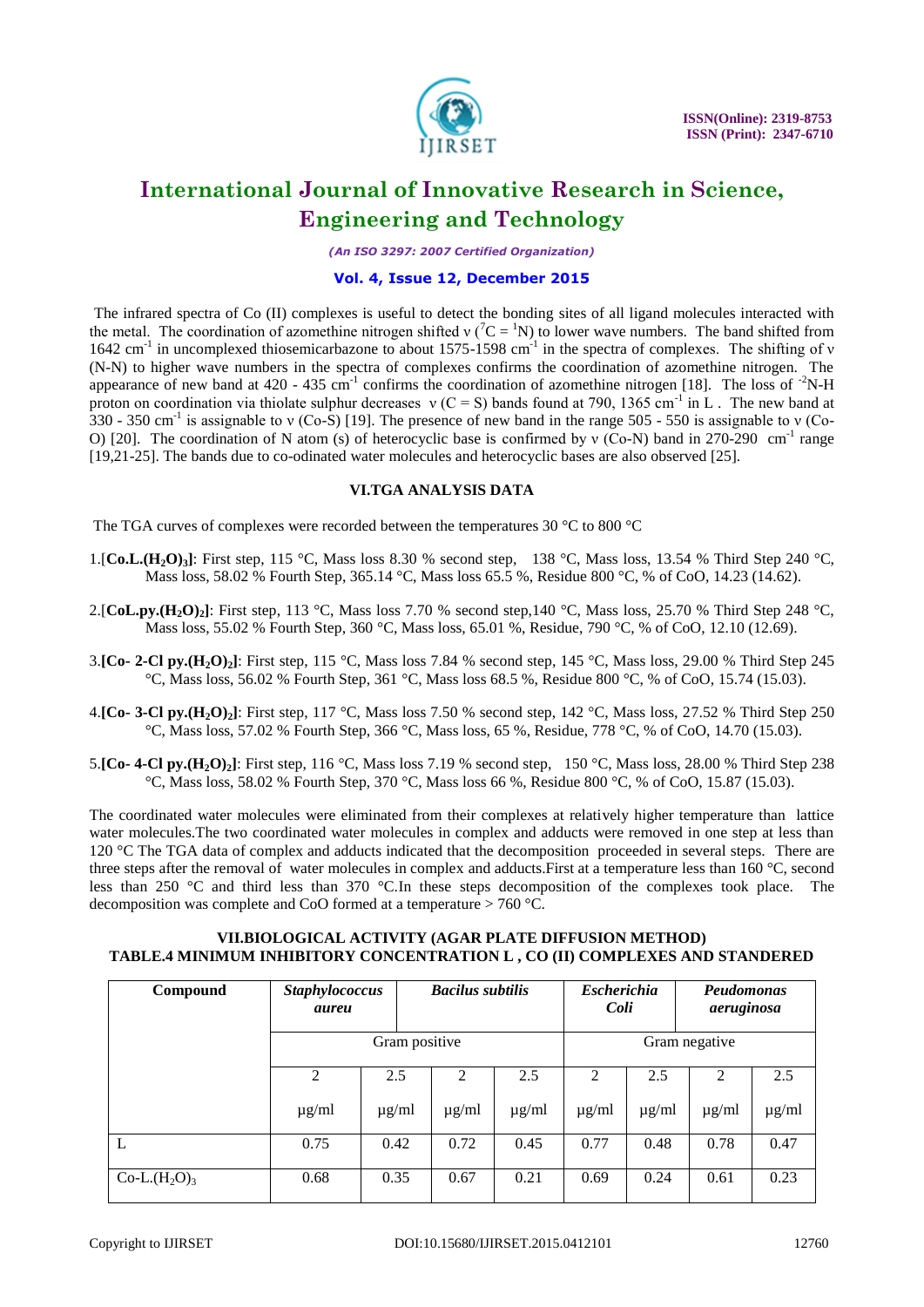

*(An ISO 3297: 2007 Certified Organization)*

**Vol. 4, Issue 12, December 2015**

| Co-L.Py. $(H_2O)_2$                  | 0.62 | 0.34 | 0.63 | 0.25 | 0.63 | 0.22 | 0.63 | 0.26 |
|--------------------------------------|------|------|------|------|------|------|------|------|
|                                      |      |      |      |      |      |      |      |      |
| Co-2-Cl.py. $(H_2O)_2$               | 0.63 | 0.32 | 0.64 | 0.24 | 0.65 | 0.23 | 0.65 | 0.28 |
| Co-3-Cl py. $(H_2O)_2$               | 0.65 | 0.30 | 0.66 | 0.23 | 0.68 | 0.24 | 0.66 | 0.27 |
| Co-4-Cl py. $(H_2O)_2$               | 0.68 | 0.31 | 0.67 | 0.25 | 0.67 | 0.26 | 0.64 | 0.26 |
| CoCl <sub>2</sub> .6H <sub>2</sub> O | 0.22 | 0.18 | 0.23 | 0.17 | 0.12 | 0.24 | 0.12 | 0.25 |
| Standard                             | 0.16 | 0.12 | 0.17 | 0.15 | 0.28 | 0.13 | 0.19 | 0.15 |

(Std-Amphiciline)

The bacterial assay was carried out by the agar plate diffusion method. Activity was measured by measuring the diameter of inhibition zone in mm.The adducts showed good activity against bacterial species than free ligand.The minimum inhibitory concentration was determined by liquid dilution method [26].The solutions of ligand and complexes with 2 µg/ml,2.5 µg/ml and 3 µg/ml contrations were prepared in the solvent DMF.The solution of standard drug ampicilin was also prepared in the same concentration.Inoculums of the overnight culture were prepared.0.2 ml of the inoculums was added to the test tubes containing the solutions of the compounds of different concentrations.After the addition of sterile water to each of the test tubes,these were incubated for 24 hours and observed for turbidity.The absorbance of the turbid solutions was measured at 520 nm.The same method was used for standard [27].It was found that at 2µg/ml the absorbance is more.Less absorbance was observed at 2.5 µg/ml and no absorbance at 3µg/ml.The inhibition is more at 2.5 µg/ml.The metal salt solution showed better inhibition than ligand and complexes. The inhibitory concentration is 2.5 µg/ml. Thus increase in coordination number in complexes and coordination of metal ion to ligand increases microbial activity.

#### **FIG NO.1 BAR GRAPH (MIC)**



The bar graph indicates the minimum inhibitory concentration.The absorbance is less at 2.5µg/ml concentration.The metal salts are found more active than compounds.The inhibitory activity is more in case of standared.The absobances